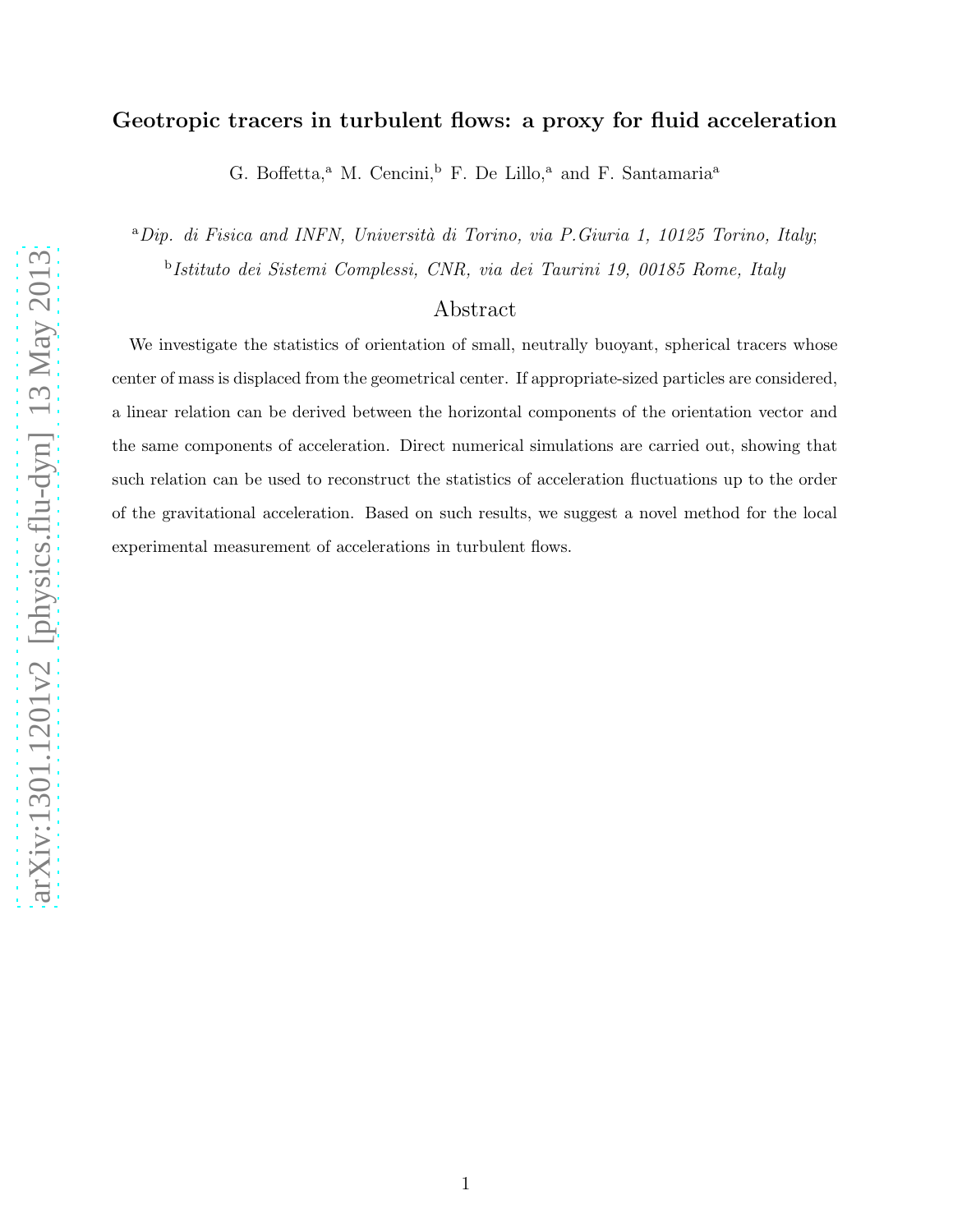### I. INTRODUCTION

The Lagrangian investigation of turbulence has dramatically improved in the last few years in experimental techniques, theoretical models and numerical simulations [\[1](#page-12-0)]. These progresses benefited from the increased range of Reynolds numbers accessible for investigation (in particular, for simulations) and the improved accuracy of measurement techniques. On the theoretical side, we have now phenomenological models able to quantitatively explain the Lagrangian properties of turbulence such as, e.g. the statistics of velocity increments [\[2](#page-12-1)] and accelerations [\[3](#page-12-2)]. Grounded on the successes of Lagrangian investigations, recent experimental and numerical studies started to investigate the motion of complex objects in turbulent flows [\[4](#page-12-3)[–9](#page-12-4)]. The motivations are both fundamental and applicative. In this short note we suggest a possible technique to measure turbulent accelerations without the need of particle tracking, by means of the local measurement of the orientation of finite-size particles. The idea relies on spherical particles whose average density is that of the carrier fluid (so that they are neutrally buoyant), but whose center of mass is displaced with respect to the geometrical center (implying that the orientation is determined by the gravitational torque and that due to the fluid). By means of direct numerical simulations (DNS) we show that information on particle orientation can be used to estimate fluid accelerations up to the order of gravitational acceleration.

The paper is organized as follows. In Sect. [II](#page-1-0) we discuss the theoretical basis of the technique in its simplest implementation. Sect. [III](#page-4-0) presents some preliminary validation of the method based on numerical simulations. Finally, Sect. [IV](#page-10-0) is devoted to conclusions and perspectives.

#### <span id="page-1-0"></span>II. THE MOTION OF GEOTROPIC TRACERS

We consider the trajectory,  $x(t)$ , of a neutrally-buoyant sphere small enough such that its dynamics can be approximated by that of a passive tracer,

<span id="page-1-1"></span>
$$
\frac{d\boldsymbol{x}}{dt} = \boldsymbol{u}(\boldsymbol{x},t)\,,\tag{1}
$$

transported by a flow  $u(x, t)$ . As sketched in Fig[.1,](#page-2-0) we assume that the particle center of mass C is displaced by a distance h with respect to the geometrical center O (which is the center of buoyancy). The displacement determines the particle orientation, defined by the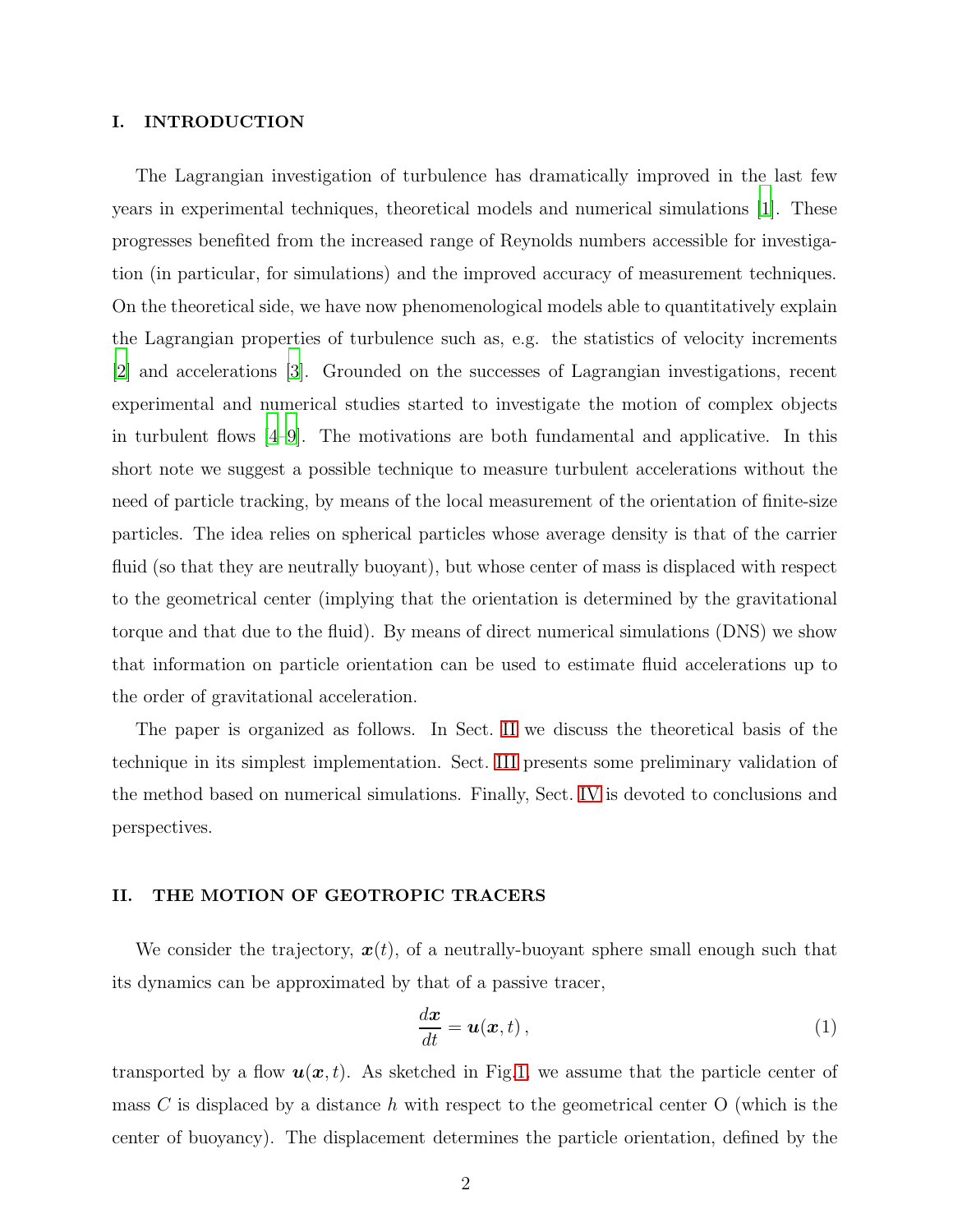

<span id="page-2-0"></span>FIG. 1: An example of geotropic particle with black and white pattern.

unit vector  $p$  directed opposite to the center of mass. The direction  $p$  is determined by the balance between the different torques acting on the particle. Because of particle asymmetry, an external force f, such as gravity  $mg$ , exerts a torque red $T_f = -hp \times f$ . In addition, the particle immersed in a fluid experiences a viscous torque  $T_v = 8\pi\nu\rho r^3(\omega/2 - \Omega)$ , where  $\omega = \nabla \times u$  is the fluid vorticity,  $\nu$  and  $\rho$  are the fluid kinematic viscosity and density, respectively, and  $\Omega$  is the angular velocity of the sphere. If the particle Reynolds number is very small, we can assume creeping flow conditions around the sphere, which impose equilibrium between the external forces and the viscous ones, in this particular case zero total torque  $T_f + T_v = 0$ . From the solid body rotation formula  $\dot{\mathbf{p}} = \mathbf{p} \times \mathbf{\Omega}$  and  $\mathbf{p} \times (T_f + T_v) = 0$ we end with the following equation for the orientation [\[10\]](#page-12-5)

<span id="page-2-1"></span>
$$
\frac{d\mathbf{p}}{dt} = -\frac{1}{2v_0} \left[ \mathbf{A} - (\mathbf{A} \cdot \mathbf{p}) \mathbf{p} \right] + \frac{1}{2} \boldsymbol{\omega} \times \mathbf{p} \,, \tag{2}
$$

where A denotes the total acceleration (due to the flow and gravity) on the sphere and the constant  $v_0 = 3\nu/h$ , having the dimension of a velocity, weighs the contribution of external forces to particle orientation. We remark that in the case of axisymmetric non-spherical particles an additional term is present in [\(2\)](#page-2-1) [\[8](#page-12-6)[–10\]](#page-12-5).

Equations [\(1\)](#page-1-1) and [\(2\)](#page-2-1) are valid in the limit of small, neutrally buoyant particles. If inertia is taken into account, particle motion is described by integro-differential equations containing added mass and history effects (see, e.g., Ref. [\[11](#page-12-7)]). No such effects will be considered here, consistently with our approximations. In a fluid at rest, the only external force entering Eq. [\(2\)](#page-2-1) is gravity, so that  $\mathbf{A} = \mathbf{g} = (0, 0, -g)$ . The result is that particles orient upwards in a time  $\mathcal{O}(v_0/g)$ . Such phenomenon is well known in bio-fluid-dynamics, and is at the basis of the ability of some bottom-heavy phytoplankters to swim towards the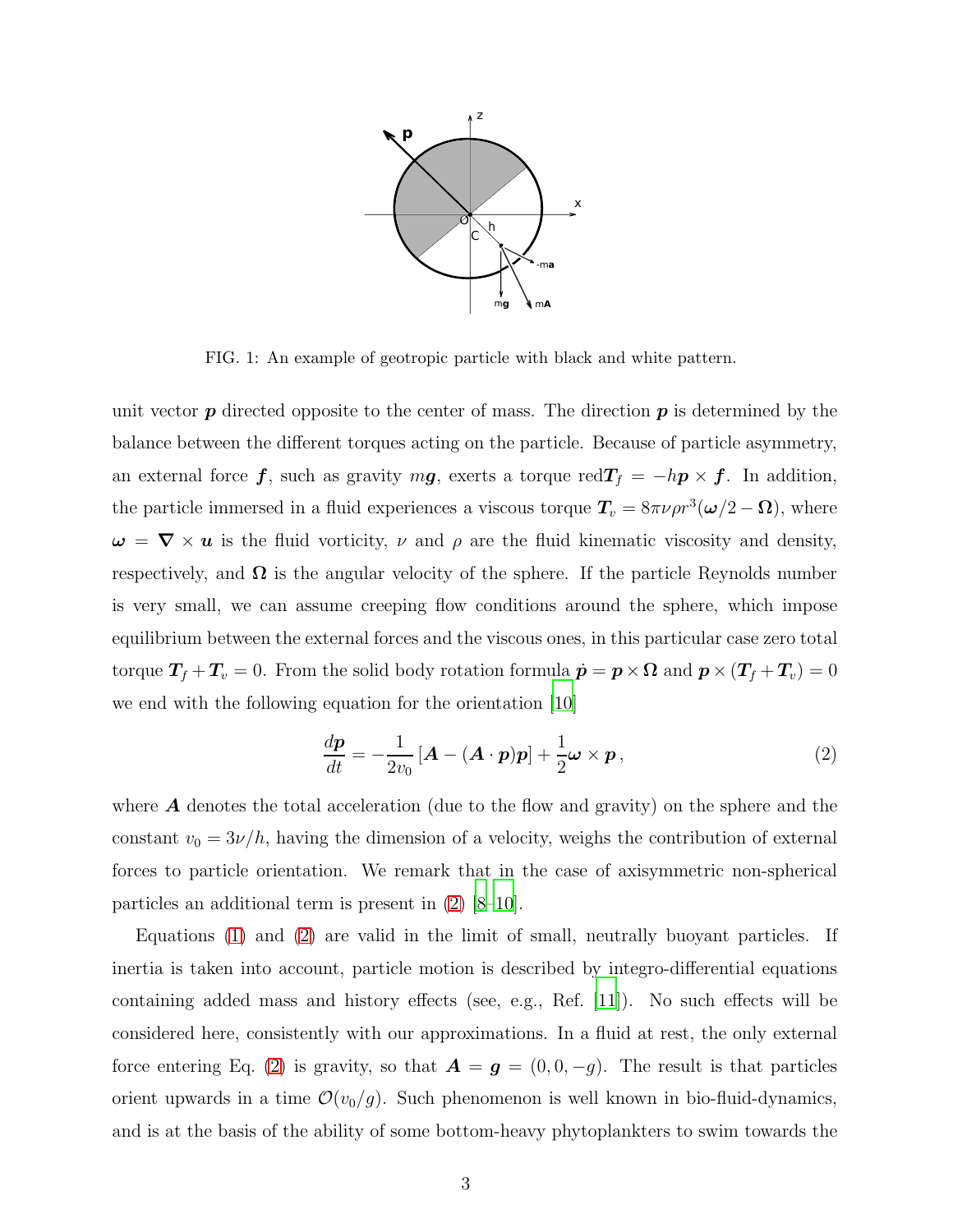sea surface (a phenomenon dubbed *negative gravitaxis* [\[10\]](#page-12-5)), maximizing the exposition to light and thus the photosynthetic activity.

In a turbulent flow, advected particles are subject to intense accelerations, so that, locally, gravity must be corrected due to inertial forces. The total acceleration  $\bm{A}$  acting on the particle is thus given by  $\mathbf{A} = \mathbf{g} - \mathbf{a}$ , where  $\mathbf{a} = d\mathbf{u}/dt$  is the fluid acceleration at the particle position. Again, the assumption that the acceleration of the particle is equal to that of the fluid implies particles smaller than few  $\eta$ . Numerical [\[12,](#page-12-8) [13\]](#page-13-0) and experimental [\[14,](#page-13-1) [15](#page-13-2)] investigations showed that particles larger than  $\eta$  sense accelerations smaller than tracers. If one restricts to diameters up to  $4\eta$  the error on the rms value should be less than 20%. There is indication that such larger particles can accurately be described by including Faxen's corrections in the equation of motion [\[12](#page-12-8), [13\]](#page-13-0).

In the following, for the sake of simplicity, we assume that fluid acceleration is smaller than gravity, i.e.  $g \gg a_{\rm rms}$ . This is true for flows at moderate Reynolds numbers only [\[16\]](#page-13-3), but this assumption greatly simplifies the analysis of [\(2\)](#page-2-1). Formally, we can write  $\mathbf{A} = \mathbf{g} - \epsilon \mathbf{a}$ in Eq. [\(2\)](#page-2-1), with  $\epsilon$  a small non-dimensional number. Further we consider the limit of fast reorientation, which amounts to requiring that the reorientation time  $v_0/g$  is smaller than the Kolmogorov time  $\tau_{\eta}$ . If one estimates  $a_{rms} \sim \epsilon^{3/4}/\nu^{1/4}$  and assumes  $h \sim \eta$  in the definition of  $v_0$ , fast orientation consistently implies  $g \gg a_{\text{rms}}$ .

When the vortical term  $\omega \times p$  is small, i.e. when  $v_0 \omega_{rms} \ll a_{rms}$ , Eq. [\(2\)](#page-2-1) reduces to  $\mathbf{A} = (\mathbf{A} \cdot \mathbf{p})\mathbf{p}$ , which explicitly reads

<span id="page-3-0"></span>
$$
\epsilon a_x = (\epsilon \mathbf{a} \cdot \mathbf{p} + gp_z) p_x
$$
  
\n
$$
\epsilon a_y = (\epsilon \mathbf{a} \cdot \mathbf{p} + gp_z) p_y
$$
  
\n
$$
\epsilon a_z + g = (\epsilon \mathbf{a} \cdot \mathbf{p} + gp_z) p_z.
$$
\n(3)

From [\(3\)](#page-3-0) one can see that the orientation vector must have the form  $p = (eq_x, eq_y, 1)$ , indeed as  $p^2 = 1$  the correction to  $p_z$  will be  $\mathcal{O}(\epsilon^2)$  so that we can neglect it at this level. Plugging the expression for **p** in Eq. [\(3\)](#page-3-0), at  $\mathcal{O}(\epsilon)$  we obtain  $q = (a_x/g, a_y/g, 0)$ . In conclusion, measuring the orientation of the particle with respect to the vertical we can measure two components of the fluid acceleration

<span id="page-3-1"></span>
$$
\boldsymbol{p} = \left(\frac{a_x}{g}, \frac{a_y}{g}, 1\right) \tag{4}
$$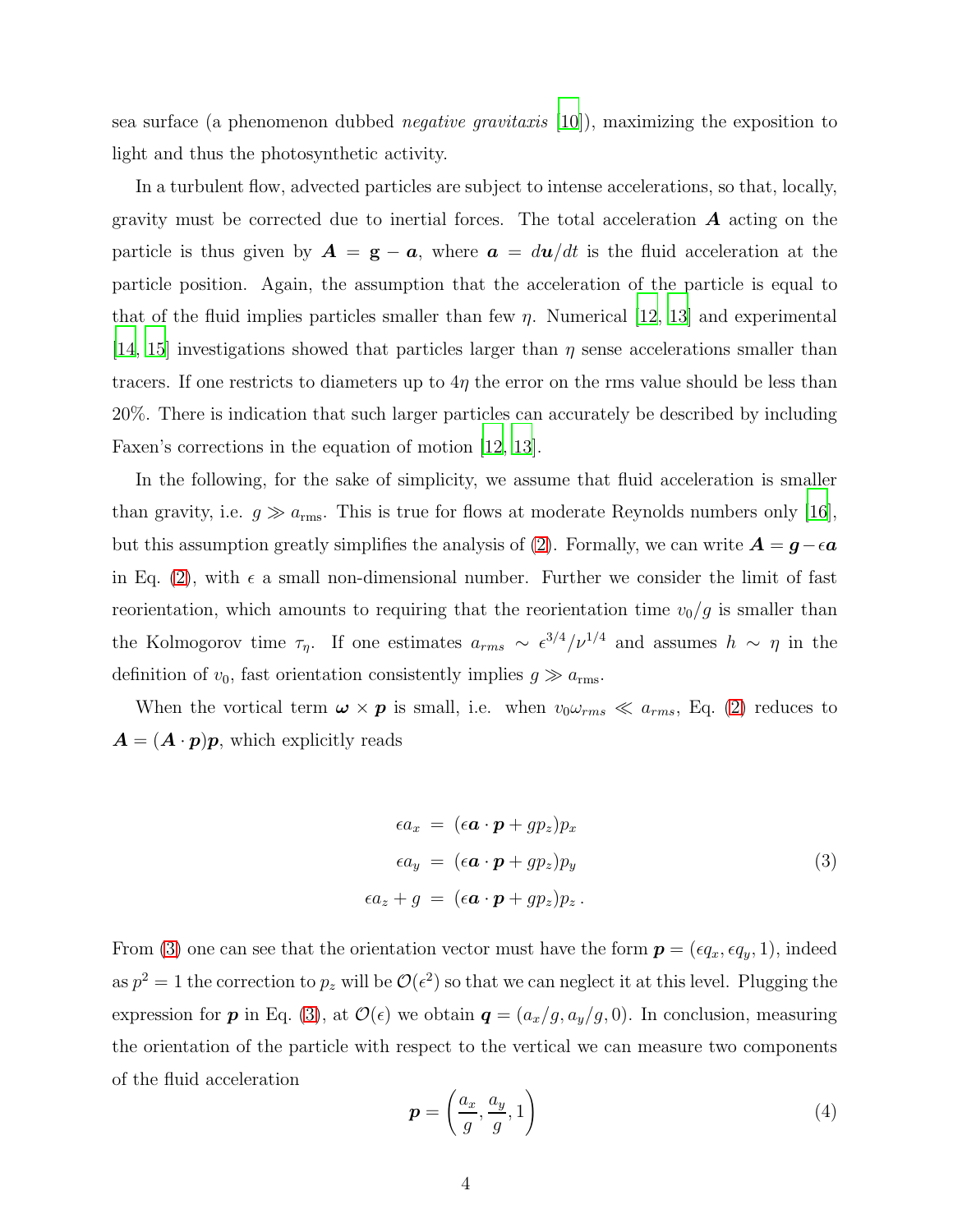This result is valid under the assumption that  $a_{rms} \ll g$  and, therefore, in general for not too high Re. This condition together with the smallness of the vorticity term implies fast orientation  $(v_0/g \ll \tau_\eta)$ . As a consequence, if  $v_0$  is too large, the first effect we expect is that vorticity becomes relevant, with an increase of the tilting angle, so that using [\(4\)](#page-3-1) could lead to an over-estimate of accelerations. In more general conditions, it is in principle still possible to use [\(2\)](#page-2-1) to gather information on the acceleration statistics but this requires less direct procedures, which we will not consider in this preliminary study.

# <span id="page-4-0"></span>III. NUMERICAL SIMULATIONS OF GEOTROPIC TRACERS IN TURBU-LENCE

In this section we illustrate the behavior of geotropic particles in realistic turbulent flows and explore the range of validity of the result [\(4\)](#page-3-1) by means of DNS of the dynamics of geotropic tracers together with the Navier-Stokes equations for an incompressible flow. Trajectories (up to  $2\times10^5$ ) are stored together with  $\bm{a}$  and  $\bm{\omega}$  in statistically stationary conditions. Equation [\(2\)](#page-2-1) is then integrated starting from random orientations and for different values of  $v_0$ . After an initial transient of the order of  $v_0/g$ , during which particles forget their initial orientation, we can compare the acceleration  $\boldsymbol{a}$  with the prediction of Eq. [\(4\)](#page-3-1).

We have performed simulations of homogeneous-isotropic turbulence by means of a parallel pseudo-spectral code in a cubic box with periodic boundary conditions at  $\text{Re}_{\lambda} \simeq 200$  with resolution 512<sup>3</sup>. Statistical stationarity was maintained via a Gaussian, delta-correlated in time, random forcing at small wave-numbers. Eq. [\(1\)](#page-1-1) is integrated evaluating the velocity at particle position by means of trilinear interpolation. Moreover, we have also exploited a database [\[17](#page-13-4)] of previously simulated Lagrangian trajectories at resolution 2048<sup>3</sup> and  $\text{Re}_{\lambda} \simeq 400$ , for which acceleration and vorticity were available. Equation [\(2\)](#page-2-1) was integrated using a second-order Adams-Bashforth scheme. In order to get physical relevance from the DNS we rescale space and time with dimensional values. This is easily done by matching the Kolmogorov scale and time with experimental values at similar Reλ, as shown in Table [I.](#page-5-0) We remark that this rescaling is not unique as  $\text{Re}\lambda$  fixes a ratio of scales (and times) and not an absolute scale. This point is crucial as the parameter  $v_0$  is limited by the size of the particle and  $g$  is obviously fixed. In the following we will use laboratory experiments with an integral scale of the order of few cm for rescaling our simulations to physical values [\[7](#page-12-9), [14\]](#page-13-1).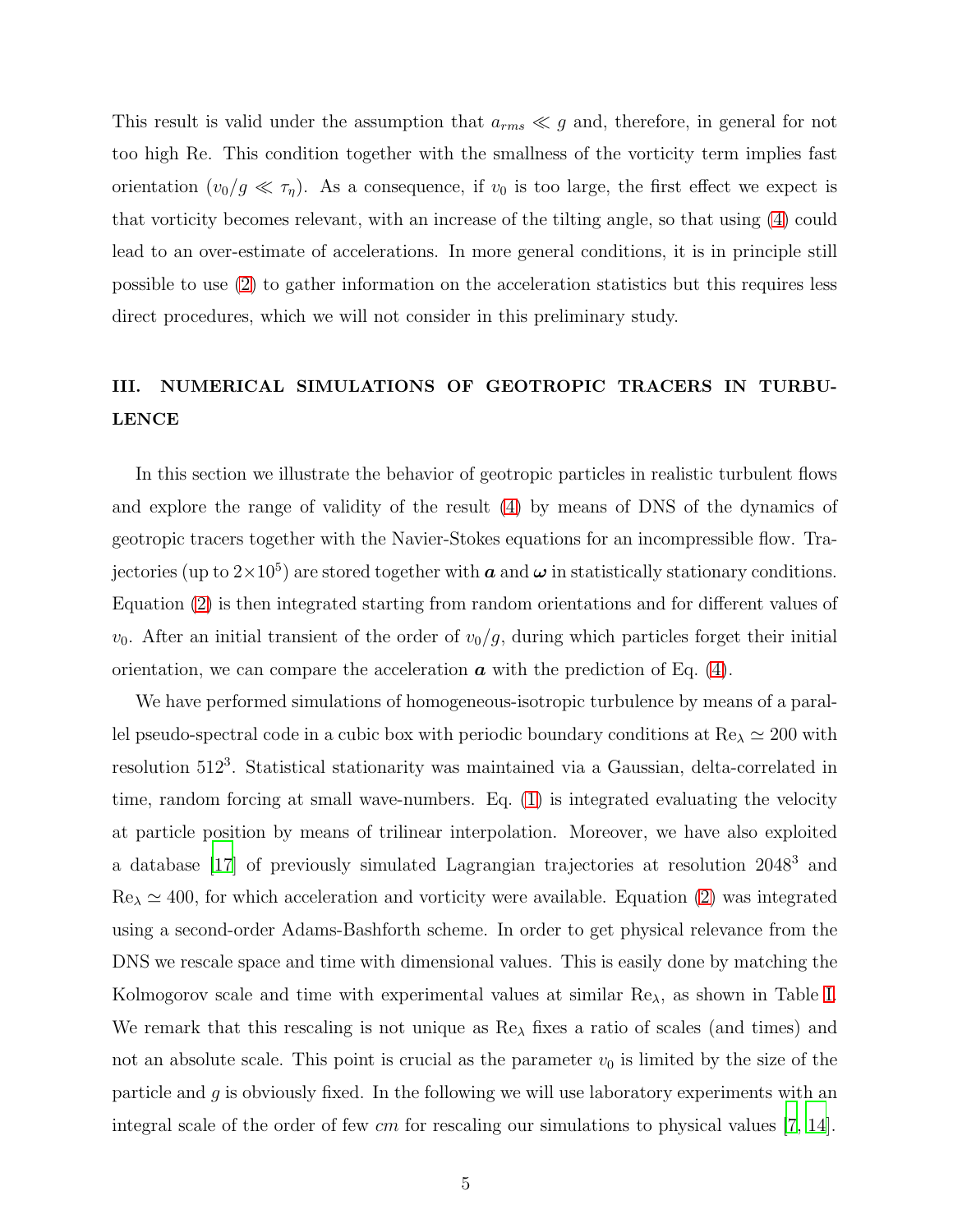| $Re_{\lambda}$ |                                                                                                         | $\tau_\eta$ | $u_{\rm rms}$ $\epsilon$                                                                                                                               | $L \mid a_{\text{rms}} \mid T$ |  |
|----------------|---------------------------------------------------------------------------------------------------------|-------------|--------------------------------------------------------------------------------------------------------------------------------------------------------|--------------------------------|--|
|                | (m)                                                                                                     | (s)         | $\left[\text{(ms}^{-1})\right]$ $\left(\text{m}^2\text{s}^{-3}\right)$ $\left[\text{(m)}\right]$ $\left(\text{ms}^{-2}\right)$ $\left(\text{s}\right)$ |                                |  |
|                | $200 191\times10^{-6} 37\times10^{-3} 0.037 7.1\times10^{-4} 0.07 0.24 8.22$                            |             |                                                                                                                                                        |                                |  |
|                | $400\big 98\times10^{-6}\big 9.5\times10^{-3}\big 0.097\big 9.1\times10^{-3}\big 0.10\big 1.5\big 2.58$ |             |                                                                                                                                                        |                                |  |

<span id="page-5-0"></span>TABLE I: Parameters of the simulations made dimensional on the basis of laboratory experiments at similar Reynolds numbers [\[7](#page-12-9), [14](#page-13-1)].  $\eta = (\nu^3/\epsilon)^{1/4}$  is the Kolmogorov scale,  $\tau_{\eta} = (\nu/\epsilon)^{1/2}$  the Kolmogorov time,  $u_{\text{rms}}$  is the root mean square of the velocity,  $\epsilon$  is the energy dissipation per unit mass,  $L = u'^3/\epsilon$  is the integral length scale,  $a_{\text{rms}}$  is the root mean square acceleration. T is the integration time. For both simulations  $g = 9.8 \text{ms}^{-2}$ .



<span id="page-5-1"></span>FIG. 2: x component (top) and y component (bottom) of the acceleration of one particle computed from numerical simulations at  $\text{Re}\lambda = 200$  (black line) together with the acceleration estimated from the x and y component of the orientation vector, i.e.  $a_x = gp_x$   $a_y = gp_y$  see [\(4\)](#page-3-1), of a geotropic particle with  $v_0 = 6$ mm s<sup>-1</sup> corresponding to a displacement  $h = 0.5$ mm.

Fig[.2](#page-5-1) shows an example of time series of the two components of the acceleration  $a_x$  and  $a_y$  obtained following a Lagrangian tracer in the flow at  $\text{Re}_\lambda = 200$ . The initial condition of the orientation is along the z axis,  $p(0) = (0, 0, 1)$ . The dashed red line represents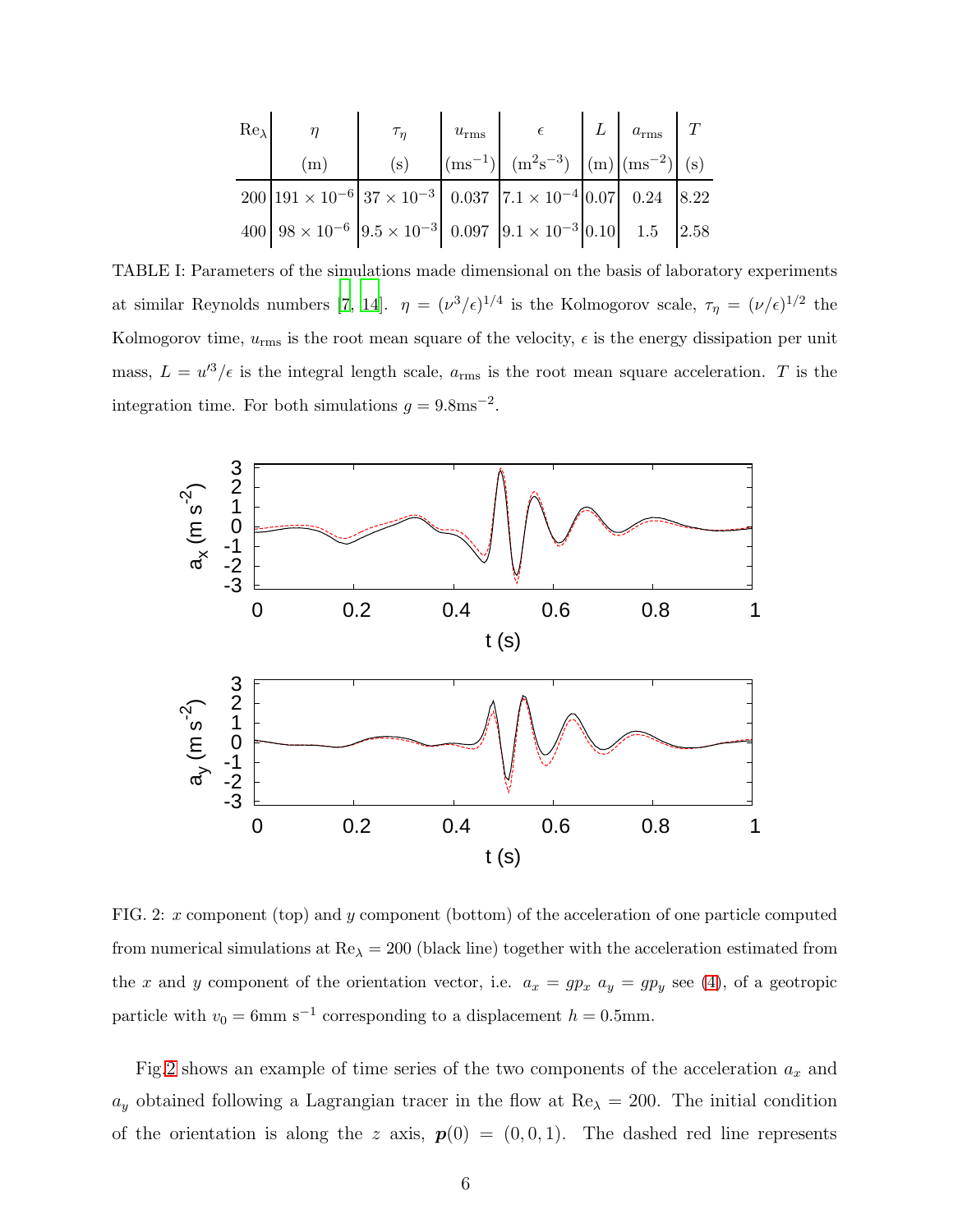the acceleration obtained according to  $(4)$  from the x component of the orientation vector,  $a_x = gp_x$  of a particle with  $v_0 \simeq 0.006$ ms<sup>-1</sup>. The corresponding relaxation time under gravity is  $\tau = v_0/g \simeq 6 \times 10^{-4} s$ . In this case  $a_{rms} \ll g$  and, therefore, the estimation [\(4\)](#page-3-1) is fully justified and indeed the acceleration is reproduced quite accurately.



<span id="page-6-0"></span>FIG. 3: The same of Fig[.2](#page-5-1) for a geotropic trajectory with  $h = 0.2$ mm and  $v_0 = 15$ mm s<sup>-1</sup> in a turbulent flow at  $Re_{\lambda} = 400$ .

In Fig[.3](#page-6-0) we show an example for a trajectory in a turbulent flow at  $Re_\lambda = 400$ . Although the rms of acceleration  $a_{rms} \simeq \epsilon^{3/4} \nu^{-1/4}$  is smaller than g, particles experience fluctuations comparable to, or even larger than  $g$ , where the assumptions leading to  $(4)$  are not applicable. These large fluctuations of Lagrangian acceleration are typical in turbulence and physically correspond to event of trapping of tracers in small scale vortices [\[3](#page-12-2), [16](#page-13-3), [18\]](#page-13-5). As shown in Fig[.3,](#page-6-0) during these events the orientation vector  $p$  is unable to fully follow the acceleration fluctuation, which results to be slightly underestimated.

On a more quantitative level, Fig[.4](#page-7-0) shows the probability density function (PDF) of acceleration compared with the estimation obtained via  $(4)$ . For each value of  $\text{Re}_{\lambda}$  considered we simulate the results of three hypothetical experiments, with particles of different sizes. As discussed above, geotropic orientation is expected to be a good proxy for acceleration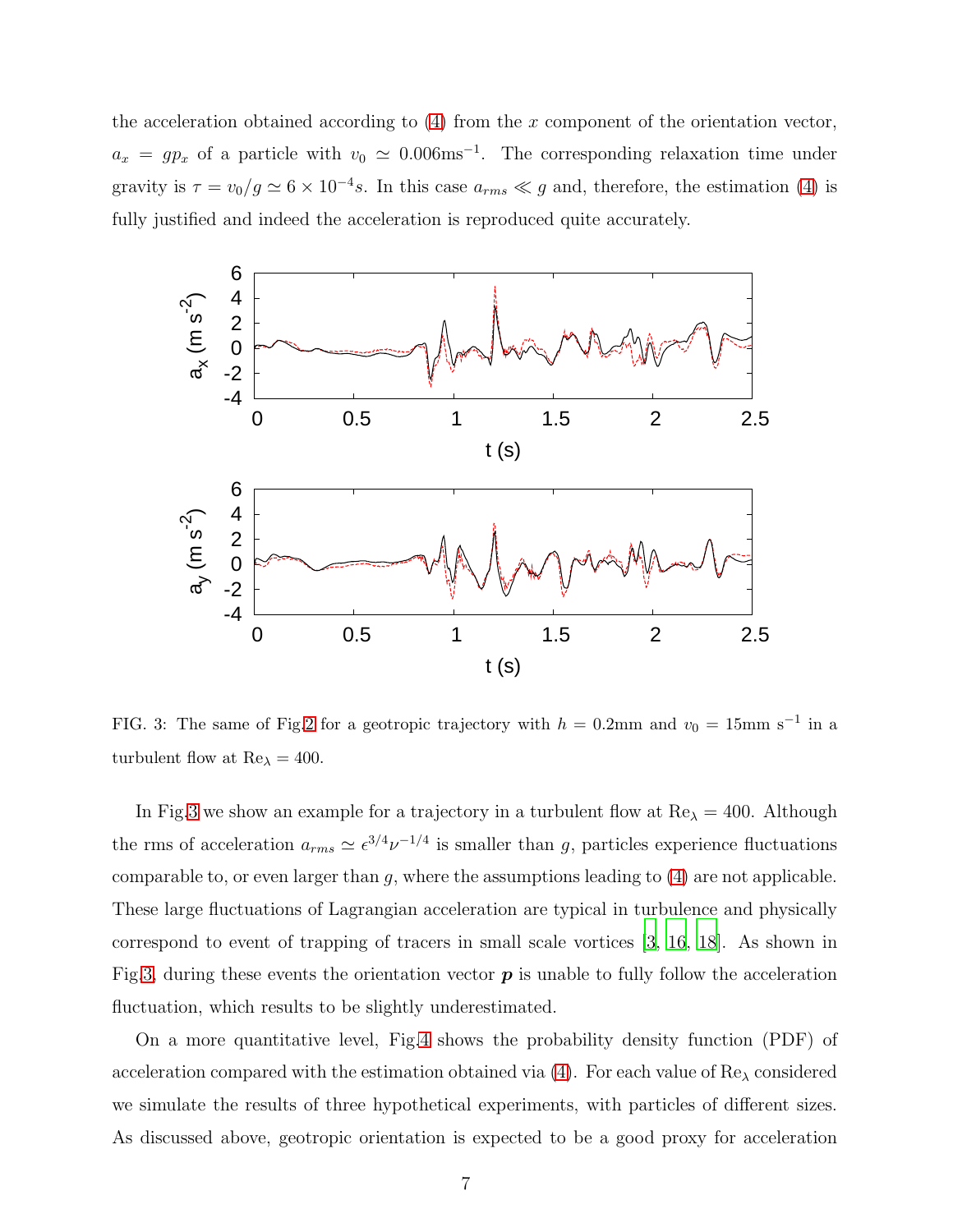

<span id="page-7-0"></span>FIG. 4: PDFs of acceleration in one horizontal direction for  $\text{Re}_{\lambda} = 200$  (a) and  $\text{Re}_{\lambda} = 400$  (b). Estimates obtained according to [\(2\)](#page-2-1)  $(X = gp_x,$  symbols) are compared with fluid acceleration  $(X = a_x, \text{ line})$ . Three values of particle bias were used, which rescaled on experimental values correspond to  $h = 0.1$ mm (circles), 0.2mm (triangles) and 0.5mm (squares). By comparison, it is evident that the intermediate value gives a good estimate at higher  $Re_{\lambda}$  but is not satisfying at the lower one(see text). In (b) the value of g (vertical lines) marks the upper cutoff for measurable accelerations. In the inset of (a): relative error on the estimate of  $\sigma = \sqrt{\langle a_x^2 \rangle}$  as a function of h, for Re<sub> $\lambda$ </sub> = 200,  $\Delta \sigma = g \sqrt{\langle p_x^2 \rangle} - \sigma$ .

only in the limit of small  $v_0$ , i.e. for fast orientation. As apparent from both panels in Fig[.4,](#page-7-0) when a large enough displacement  $h$  is considered, the statistics of acceleration is reproduced remarkably well by particle orientation. However, this is not the case if less biased particles are considered. This clearly implies a *lower* limit in the size of particles used, a factor that must be taken into account in the design of possible experiments. As mentioned above, vorticity can be neglected only if  $v_0 \omega_{rms}/a_{rms} \sim v_0/\delta u_\eta < 1$ . By applying the definition of the Kolmogorov scale  $\delta u_{\eta} \eta / \nu = 1$  and that of  $v_0$ , the constraint reduces (a part from order-one coefficients) to  $\eta \lesssim h$ . This inequality can pose a problem both for the validity of [\(1\)](#page-1-1) and the actual statistics seen by the particle. Both points will be discussed in the final section. As for now we will just consider this condition in the framework of our model, assuming that the corrections are small as long as the particle size is of the same order as  $\eta$ .

If (as in our case) one considers a set of experiments all using water and with comparable integral scales, an increase in Re corresponds to a smaller viscous scale, thus decreasing the minimum particle size required to reconstruct acceleration. As an example of this we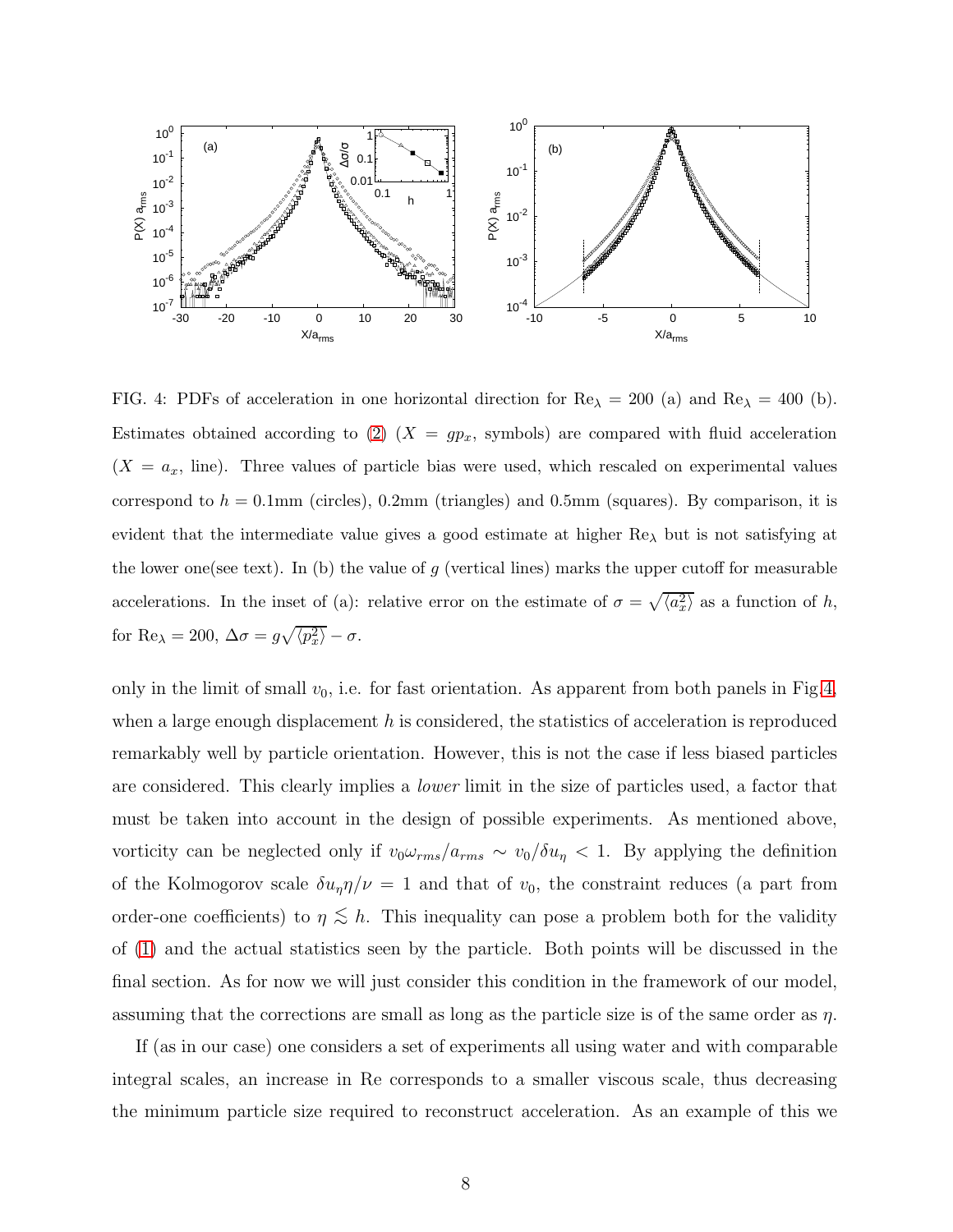considered the case of particles with  $h = 0.2$ mm. As evident from Fig[.4](#page-7-0) using Eq. [\(4\)](#page-3-1) on statistics obtained with such particles would lead to an overestimate of larger accelerations at Re<sub> $\lambda$ </sub> = 200 (triangles in Fig[.4a](#page-7-0)) while they would be acceptable candidates at Re<sub> $\lambda$ </sub> = 400 (triangles in Fig[.4b](#page-7-0)). However, the largest acceleration that can be measured by means of [\(2\)](#page-2-1) is g. For experiments at higher Re where very large accelerations are present, this introduces a cut-off in the estimated accelerations. As evident from the results at  $Re_\lambda = 400$  the core of the PDF is approximately correct, even if values above  $0.5 \div 0.7g$  are underrepresented. We stress that the simulations exhibited accelerations up to 80  $a_{rms}$  (not shown for graphical reasons), while  $g \approx 6.3a_{rms}$  if rescaled over the experimental parameters. Analysis of the variance of acceleration performed for  $\text{Re}\lambda = 200$  (inset of Fig[.4a](#page-7-0)) reveals that the second moment of the distribution is correctly recovered asymptotically in  $h/\eta$ . The same cannot be verified at  $Re_{\lambda} = 400$ , since the cut-off at g prevents convergence of the second moment of estimated accelerations.

In order to further investigate the errors on the estimate of the acceleration, we consider the joint distribution  $P(a_i, gp_i)$  (with  $i = x, y$ ) of each acceleration component and its estimate. As show in Fig[.5](#page-9-0) such distributions confirm a tendency of smaller particles to overestimate accelerations. Only for  $\text{Re}\lambda = 400$  the largest particles underestimate accelerations, as can be seen by the low tails of the corresponding PDF in Fig[.4](#page-7-0) and by a slight asymmetry of  $P(a_x, gp_x)$  towards quadrants in which  $|gp_x| < |a_x|$ . The strongly intermittent nature of both acceleration and vorticity suggests to investigate in more detail how accurately accelerations of different magnitude can be estimated via [\(4\)](#page-3-1). The conditional average  $\langle 1 - gp_x/a_x |; a_x \rangle$  is shown in Fig[.6](#page-10-1) for both values of Re<sub> $\lambda$ </sub>. Let us first consider the curves at  $Re_{\lambda} = 200$ . It is evident that larger particles (i.e. with faster reorientation time) provide better estimates: the largest particles, with  $h = 0.5$ mm give a minimum relative error of around 0.2. Through most of the observed range, the relative error is smaller for larger accelerations, because the effect of vorticity decreases accordingly. Indeed, the same figure also compares the relative error with  $v_0(\omega \times p)$ , showing that, for all but the largest accelerations, the error in the estimate comes from the vorticity term in [\(2\)](#page-2-1), consistently with the assumption of fast orientation. For accelerations larger than  $\sim 0.1g$  the effect of finite gravity causes deviations from this behaviour and eventually an increase of the relative error, as expected. This effect is less evident for smaller particles, most likely because they tend to overestimate the acceleration while the finite gravity effect leads to an underestimate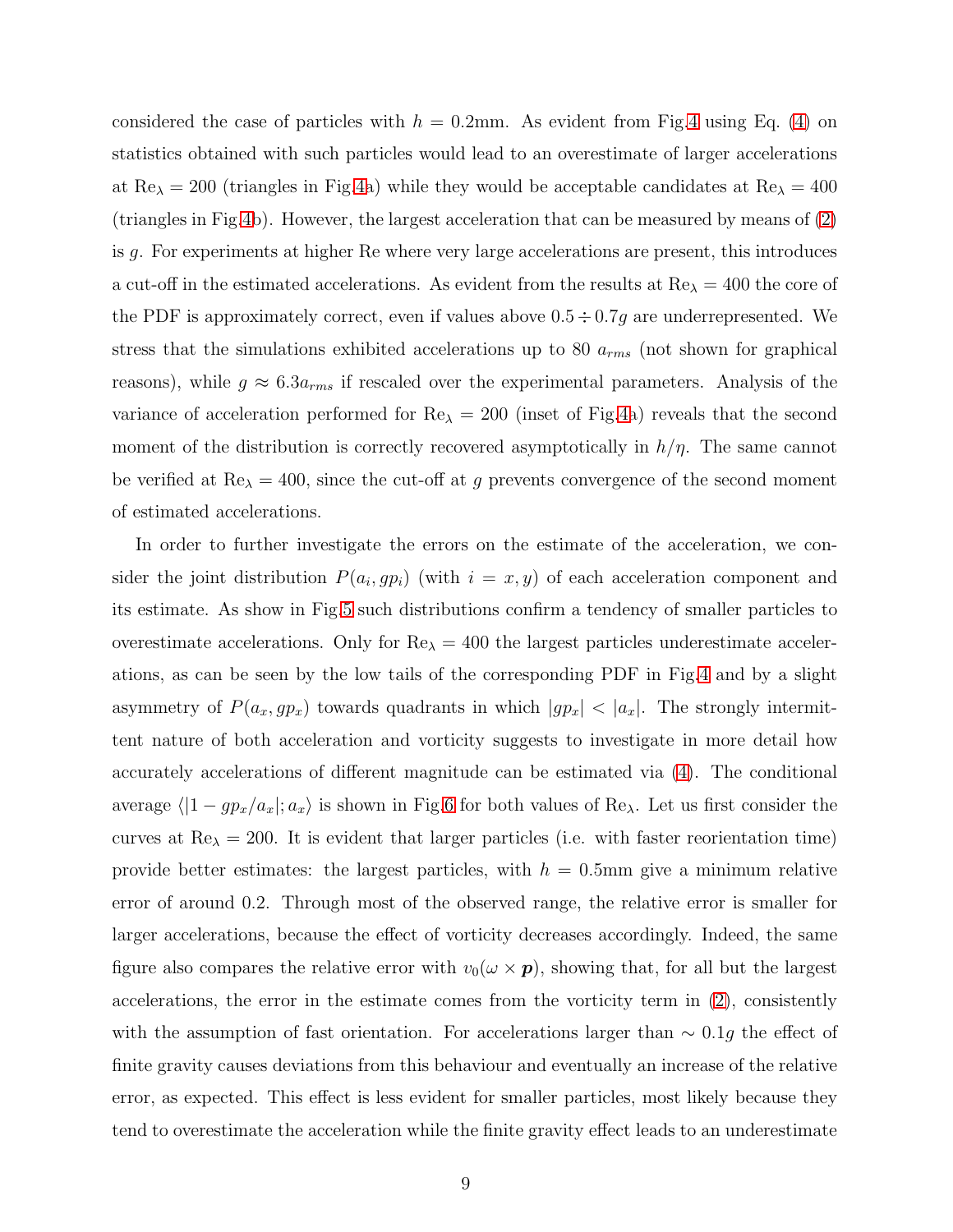

<span id="page-9-0"></span>FIG. 5: Joint PDF of acceleration and estimated acceleration, for  $\text{Re}\lambda = 200$  (a,b) and  $\text{Re}\lambda = 400$ (c,d). Each panel refers to a different value of the displacement, 0.2mm (a,c) and 0.5mm (b,d). Contour levels are set a factor 10 apart starting from  $10^{-1}$  (at the centre) down. The straight line marks  $gp_x = a_x$  for reference. While the tendency is generally that of overestimating large accelerations (appearing as a clockwise tilt of the level sets), stronger "clockwise" lobes appears for the larger displacement at  $\text{Re}_{\lambda}$  (d), compatible with the lower tails in the corresponding PDF of Fig[.4.](#page-7-0) Note that the strong deformation of the PDF in (c) and (d) is due to the cut-off  $gp_x$ .

so that there is a compensation between the two opposite effects. The right panel shows that the effect of finite gravity is much larger for  $\text{Re}_{\lambda} = 400$ , as expected. However, one should note that the vorticity term would give with the same particles a smaller error in this second case than for Re<sub> $\lambda$ </sub> = 200. Indeed, by estimating the error due to vorticity as  $v_0/u_\eta$ one would get a value about 1.9 smaller for the higher  $\text{Re}_{\lambda}$ , compatible within 10% with the numerical results around  $a \sim a_{\text{rms}}$ . We stress that this observation is not valid in general: it is a consequence of the fact that, in our case, the flow at higher Re has a larger effective integral scale and a larger  $u_n$ .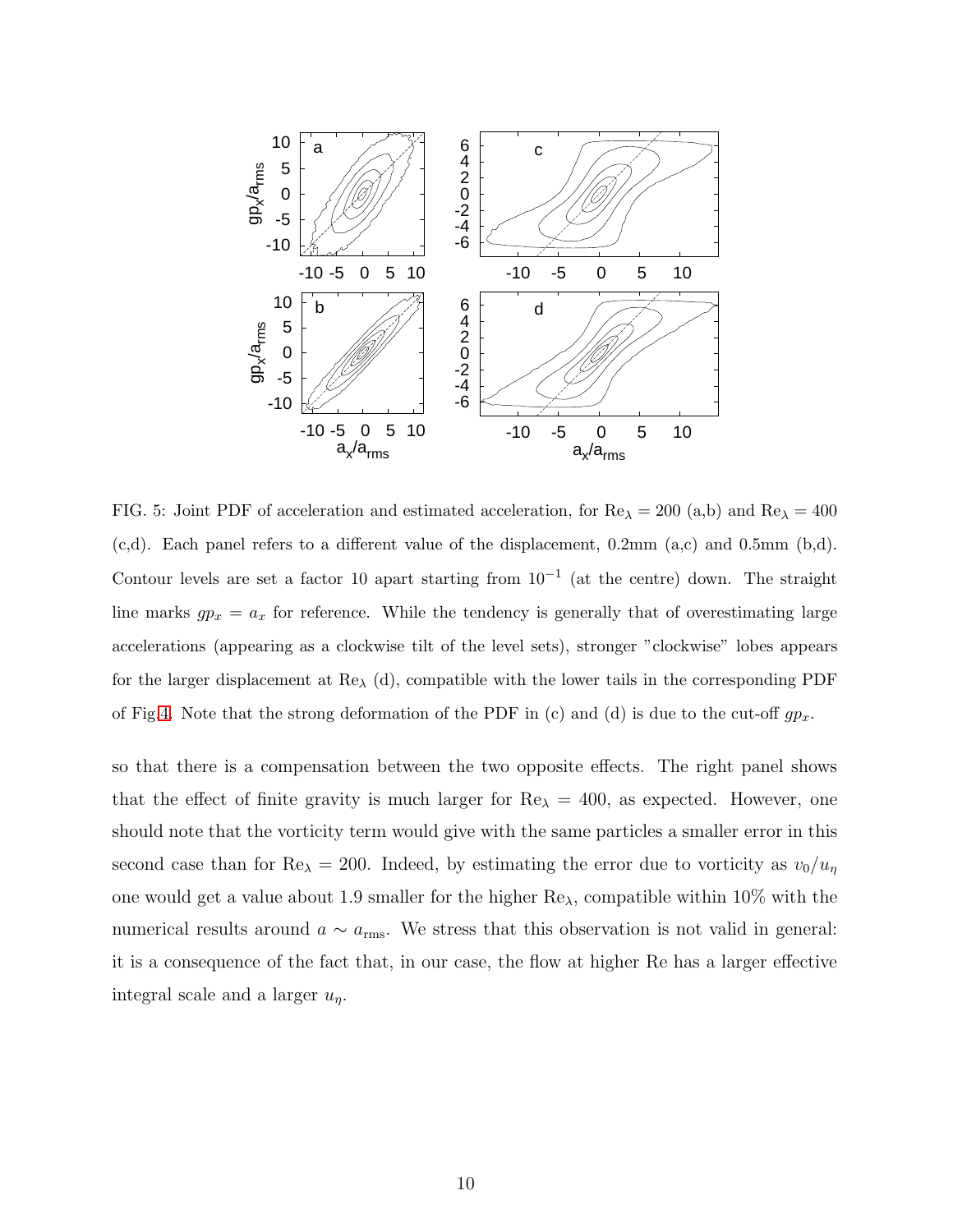

<span id="page-10-1"></span>FIG. 6: Relative error on the estimate of one component of acceleration by [\(4\)](#page-3-1). The average  $\langle 1-gp_x/a_x; a_x \rangle$  conditioned on the local value of  $a_x$  (symbols) is compared with the contribution due to the vorticity term in [\(2\)](#page-2-1)  $\langle v_0|\omega_y p_z - \omega_z p_y|; a_x \rangle$  (lines). For Re<sub> $\lambda$ </sub> = 200 (left), the latter clearly constitutes the main contribution to the error. At  $\text{Re}\lambda = 400$  (right), the estimate of larger accelerations is clearly affected by the finite value of g. Data refer to  $h = 0.2$ mm (triangles, solid line) and  $h = 0.5$ mm (squares, dotted line).

#### <span id="page-10-0"></span>IV. CONCLUSION AND DISCUSSION

Summarizing our numerical results, it appears that the orientation of biased particles could be a viable proxy for fluid acceleration, at least at moderate Re. It is clearly important to establish a way to estimate the proper particle size based on the parameters of the turbulent flow to be examined.

Although particle size does not directly enter the model equations, the offset  $h$  clearly puts a lower limit on particle radius. This point must be carefully considered. Particles should be sufficiently biased to ensure dominance of acceleration over rotation due to vorticity, but too large particles would not obey the assumptions leading to [\(1\)](#page-1-1) and [\(2\)](#page-2-1).

On the other hand, experimental limitations should be considered. In order to use [\(4\)](#page-3-1) to directly measure fluid acceleration one has to measure the tilt angle of a geotropic particle transported by the flow. One possibility is to use small spherical particles with the upper and lower hemisphere of different colors as in the example of Fig[.1,](#page-2-0) a simpler version of the technique used in [\[4](#page-12-3)]. By measuring the angle  $\theta$  of the particle "equator" with respect to the horizontal plane one has  $p_x = \sin \theta$ .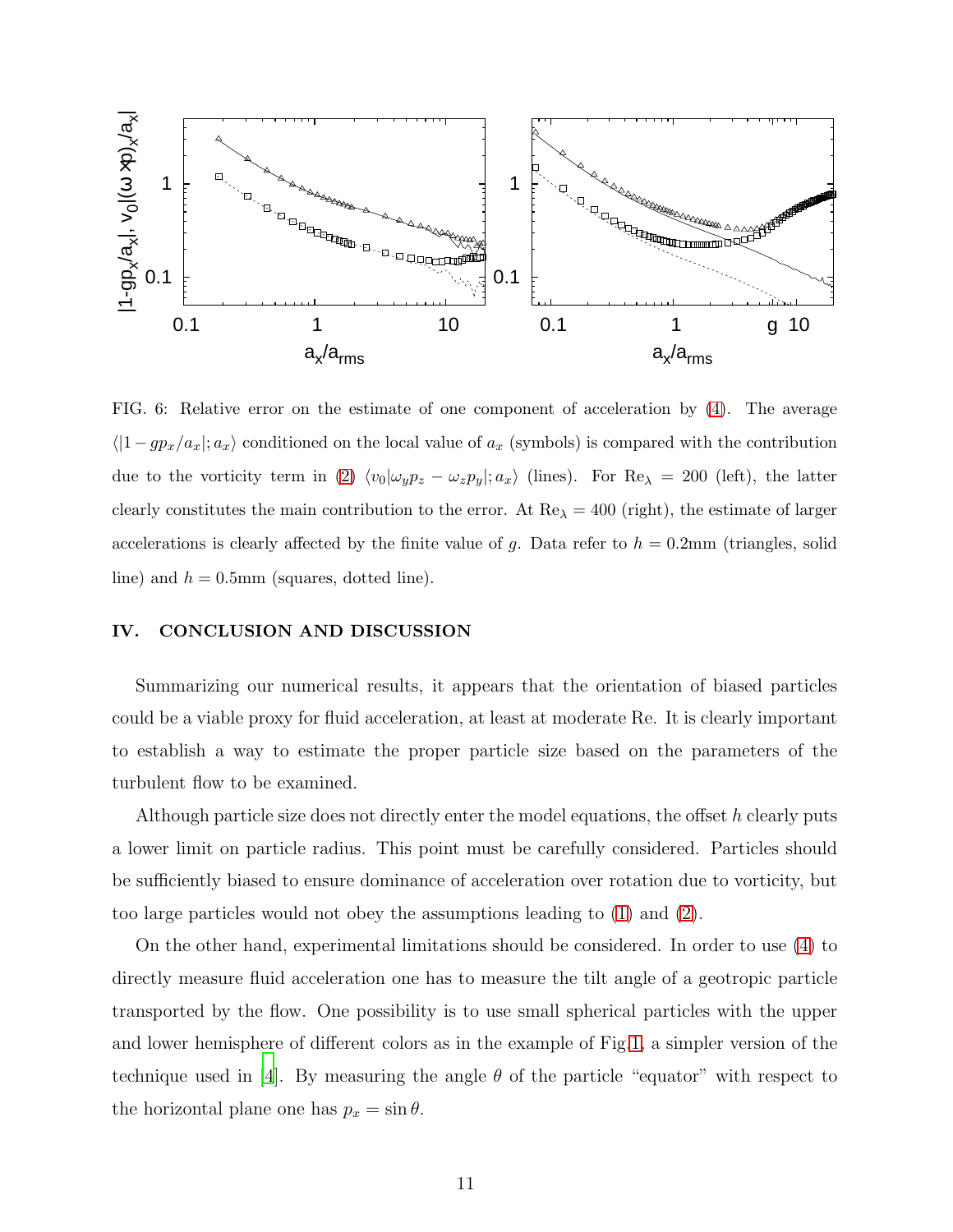A precise determination of  $\theta$  requires sufficient resolution of the particle pattern and therefore not too small particles. On the other hand, because the measure is instantaneous, there is no need to follow the particles. Therefore, the camera could be placed to zoom a small region of the fluid only, and to acquire data when a particle comes in that region.

Let us finally comment about possible corrections to the described behavior, for the two cases of particles too small or too large. If the offset  $h$  is too small, the vorticity term in [\(2\)](#page-2-1) is no longer negligible. As a consequence, reconstruction of acceleration would require independent information on vorticity, so that a more complex method would be required. Furthermore, fast orientation is at the basis of [\(4\)](#page-3-1) which allows one to avoid particle tracking, and would be important to follow high frequency fluctuations accurately. In the case of too large particles, the creeping flow assumption would be inaccurate. Nonetheless, the tilting angle would still provide information on the fluid acceleration but equation [\(2\)](#page-2-1) has to be modified to take inertial terms into account.

A further aspect that should be taken into account is finite size effects on particle trajectory. In general one expects that particles larger than the Kolmogorov scale deviate from fluid trajectories. However there is evidence that acceleration statistics are not strongly influenced by particle size [\[12,](#page-12-8) [13,](#page-13-0) [15](#page-13-2)]. Numerical and experimental results suggest that addition of the so called Faxen terms in the equation for particle trajectory can account for the main deviations, providing a method to estimate the related errors[\[12](#page-12-8), [13\]](#page-13-0). Such corrections should become relevant when the radius of the particle is larger than  $\eta\sqrt{\text{Re}_\lambda}$ , which for experiments comparable to the ones we considered would give  $O(10)\eta$  [\[12\]](#page-12-8) thus allowing for some range of sizes to explore.

Given the above constraints we can conclude that the proposed method would be reasonably accurate for typical experimental settings at moderate Reynolds numbers or when large Reynolds number are achieved thanks to a large integral scale. In spite of the above discussed limitations, we think that the idea of exploiting biased particles to measure acceleration without tracking may be interesting especially if technology can be pushed to the possibility to measure the tilting angle of many particles at the same time, allowing for the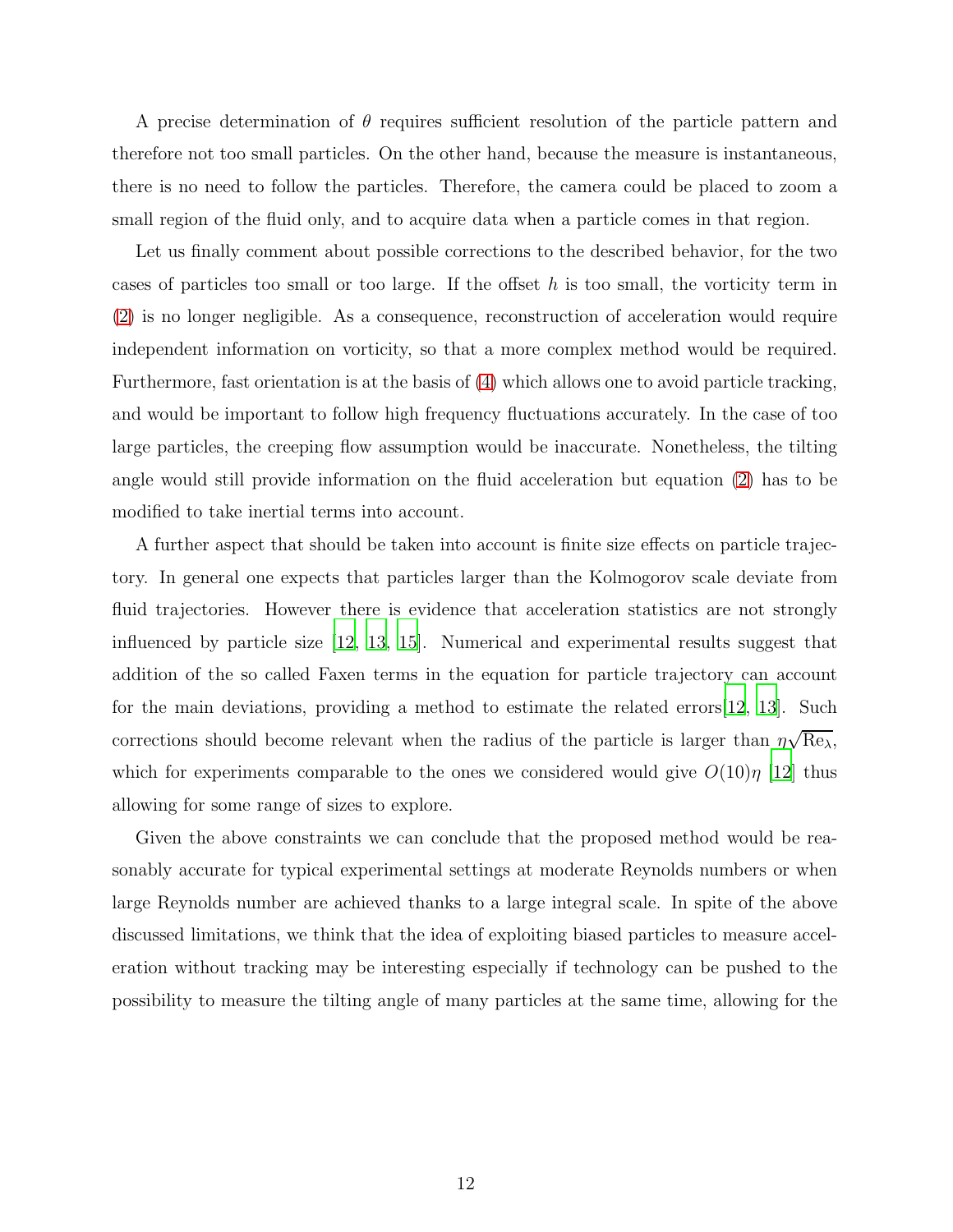reconstruction of the spatial field of accelerations.

- <span id="page-12-0"></span>[1] F. Toschi, and E. Bodenschatz, Lagrangian properties of particles in turbulence, Annual Review of Fluid Mechanics 41 (2009), pp. 375–404.
- <span id="page-12-1"></span> $[2]$  A. Arnèodo et al., Universal intermittent properties of particle trajectories in highly turbulent flows, Physical Review Letters 100 (2008), p. 254504.
- <span id="page-12-2"></span>[3] L. Biferale, G. Boffetta, A. Celani, B. Devenish, A. Lanotte, and F. Toschi, Multifractal statistics of Lagrangian velocity and acceleration in turbulence, Physical review letters 93 (2004), p. 64502.
- <span id="page-12-3"></span>[4] R. Zimmermann, Y. Gasteuil, M. Bourgoin, R. Volk, A. Pumir, and J.F. Pinton, Rotational Intermittency and Turbulence Induced Lift Experienced by Large Particles in a Turbulent Flow, Phys. Rev. Lett. 106 (2011), p. 154501.
- [5] R. Zimmermann, Y. Gasteuil, M. Bourgoin, R. Volk, A. Pumir, and J.F. Pinton, Tracking the dynamics of translation and absolute orientation of a sphere in a turbulent flow, Review of Scientific Instruments 82 (2011), p. 033906.
- [6] R. Zimmermann, L. Fiabane, Y. Gasteuil, R. Volk, and J. Pinton, Measuring Lagrangian accelerations using an instrumented particle, (2012), arXiv preprint arXiv:1206.1617.
- <span id="page-12-9"></span>[7] S. Klein, M. Gibert, A. Bérut, and E. Bodenschatz, Simultaneous 3D measurement of the translation and rotation of finite size particles and the flow field in a fully developed turbulent water flow, Measurement Science and Technology 24 (2013), p. 024006
- <span id="page-12-6"></span>[8] D. Vincenzi, Orientation of non-spherical particles in an axisymmetric random flow, (2012), arXiv preprint arXiv:1206.0945.
- <span id="page-12-4"></span>[9] S. Parsa, E. Calzavarini, F. Toschi, and G. Voth, Rotation rate of rods in turbulent fluid flow Physical Review Letters 109 (2012), p. 134501
- <span id="page-12-5"></span>[10] T.J. Pedley, and J.O. Kessler, Hydrodynamic Phenomena in Suspensions of Swimming Microorganisms, Annual Review of Fluid Mechanics 24 (1992), pp. 313–358.
- <span id="page-12-7"></span>[11] M.R. Maxey, and J.J. Riley, Equation of motion for a small rigid sphere in a nonuniform flow, Physics of Fluids  $26$  (1983), p. 883.
- <span id="page-12-8"></span>[12] E. Calzavarini, R. Volk, M. Bourgoin, E. Leveque, J. Pinton, and F. Toschi, Acceleration statistics of finite-sized particles in turbulent flow: the role of Faxén forces, Journal of Fluid